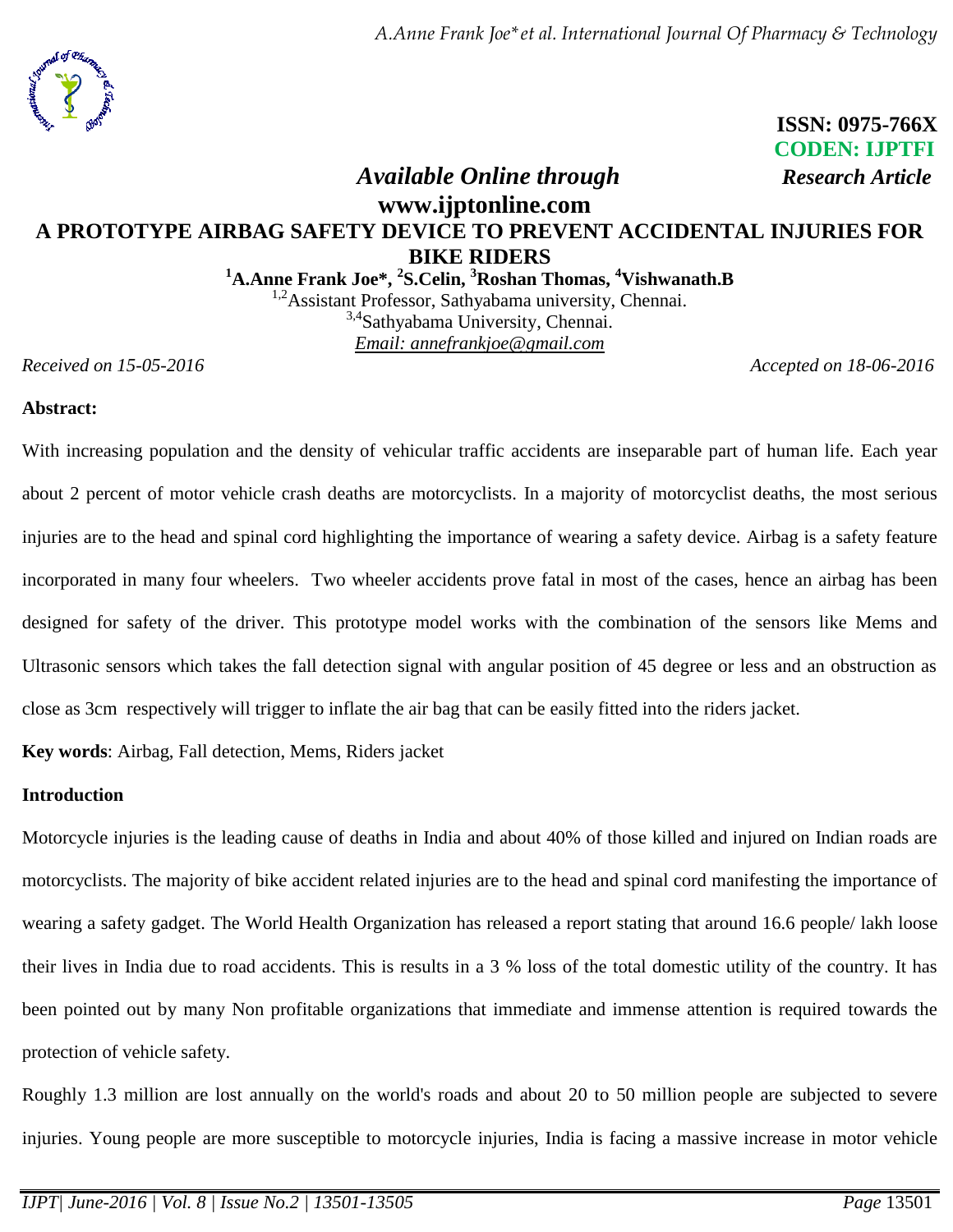density. The gush in motorization in addition with the expansion of road network has proved to be a challenge of addressing the increase in road accidents, its adverse reflection.

Apart from the lives lost, the motorcycle accidents envelops a greater share of hospitalization, lifelong disabilities and socio-economic losses in the young and middle-aged population. Motorcycle accident related injuries also consigns a colossal burden on the health sector in terms of acute care and rehabilitation. Stability and Speed do not hold a cordial relation thus sketching motorcycles to be dangerous. With speed motorcycle becomes tough to control, falls on the blind spot of other drivers and crashes placing the rider's life in serious threat. To sustain these common kind of accidents and related injuries, a rider should follow strict safety measures like wearing a helmet. But helmets will only protect the head from injuries. Similar to head, the spinal cord is also very critical. Talking about making riding a bit more safer that's where motorcycle airbags come into picture. To protect the chest, hip and back bone we can use safety airbag which will inflate under required conditions like over speed or an impact crash. Fitting an airbag inside a jacket is very, easy. Here a prototype of the design is only presented. This can further be miniaturized for compact fit into a jacket.

### **Materials and Methods**

#### **Human Airbag System Design**

The proposed system can help the bike riders to prevent fall-related injuries. It can be used mainly for bike racing field as well as can be tailor made to suit regular motorcycle riders and also to prevent elders from getting hurt during a fall. Ultra sonic sensor is implemented here to detect an obstruction in terms of range of flight and MEMS is used for the angular detection in all 3 axis.

ArduinoUno Atmega 162 microcontroller is used as the brain of the system. The micro controller is programmed by using embedded c language.

The primary design considerations for a wearable airbag are as follows.

- 1) It must be stable and reliable, that is it must be able to detect falls promptly while the wearer is riding the bike.
- 2) It must protect the chest, stomach part, spine and back bones
- 3) It must be small, lightweight.
- 4) It must be activated on a true fall in accidents.
- 5) It should be cost effective.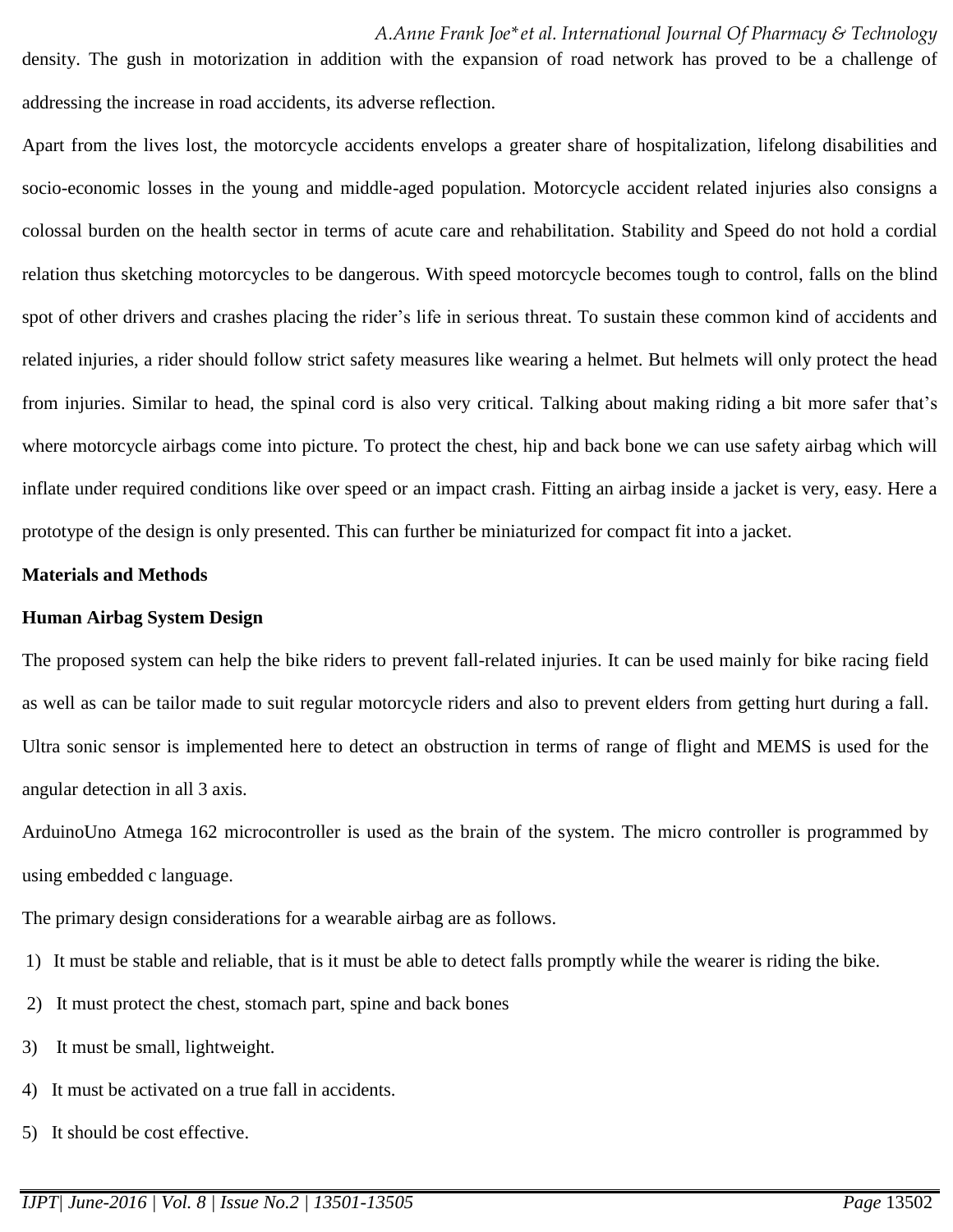#### *A.Anne Frank Joe\*et al. International Journal Of Pharmacy & Technology*

Based on these considerations, a prototype of the proposed system consists of wearable Mems and ultrasonic sensor and an airbags. The design is composed of power supply, Microcontroller, mems sensor with interfacing circuit, ultrasonic sensor, air bag driving circuit, air pipe and airbags. The system collected the data of human body motion and posture by sensors, and the micro-controller was employed to analyze and process the data, the circuit was triggered once the micro controller had confirmed that the fall was inevitable.



**Fig. 1 Overall view of the system.**

Protection from an impact during a fall can be prevented only if the fall is detected promptly. Many research work has been contributed in the area of fall detection. The General methods of fall detection are namely techniques based on audio-visual sensing and wearable sensing. The advantages of wearable sensing technique is its low cost and usability irrespective of time and place.



**Fig 2: Block diagram of the wearable airbag system.**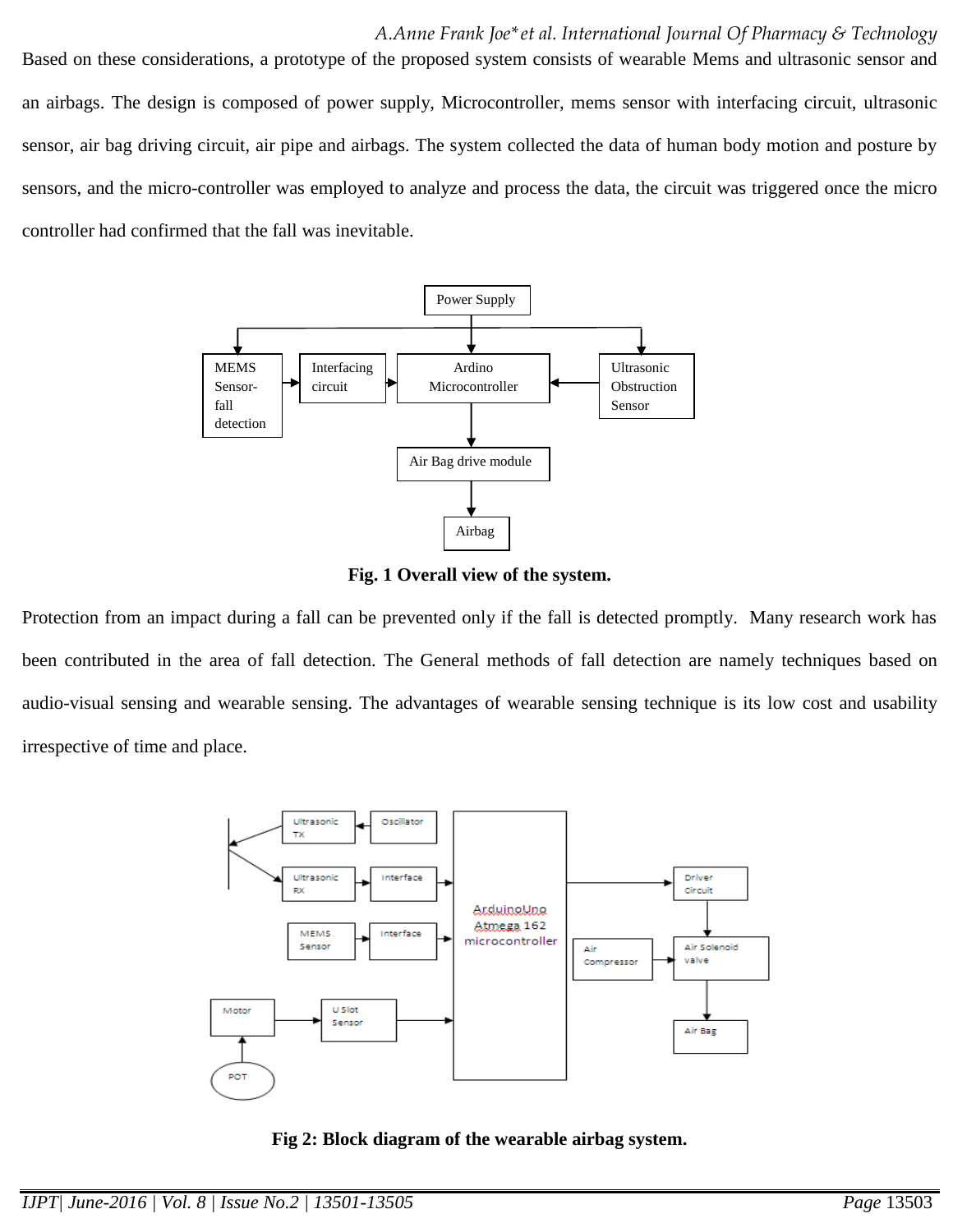### *A.Anne Frank Joe\*et al. International Journal Of Pharmacy & Technology*

A potentiometer was used to mimic the speed of the motorcycle, which supplies speed respective input to the motor which in turn through the slotted Opto isolator module, with an IR transmitter(emitter)  $\&$  a photodiode (receiver) mounted on either limbs detect objects that pass between the two arms provides the speed understandable to the microcontroller. MEMS sensor is used as an inclinometer measuring the tilt, this provides an indication of the angle of inclination between the rider and the ground, when the angle of inclination goes lower than 45 degrees it serves as a trigger signal. MEMS is used for the angular detection on all 3 axis. An ultrasonic transmitter and receiver setup is used to check the proximity of the obstacle. The presence of an obstacle as close as 3cm is detected and signaled to the microcontroller. A driver circuit is triggered to activate the air solenoid valve which fills the airbag using a 12v DC compressor. Thereby providing enough buffer for the impact. The micro controller is programmed by using embedded c language.

#### **Results and Discussion**

In this system, we are using an airbag to inflate and serve as a buffer when there is a fall .The system combines signals from acceleration, angle of inclination to the ground and obstacle proximity which acts as fall detection signal, a simple fall detection algorithm is developed and triggers to inflate the air bag .When the Mems detects angular position of 45 degree or less indicating that the rider would fall, the air compressor will turn on thereby inflating the airbag. The airbag will be fixed in the jacket that the rider wears thereby providing sufficient safety measure to protect the rider from the impact. Similarly when the ultrasonic sensor detects an obstruction as close as 3cm or less, the airbag is inflated. The combined effect of both the sensor ensuring angular position and obstruction proximity will ensure safety of the rider if an impact should occur.



**Fig 3: Output when MEMS detects a fall (3 axis).**